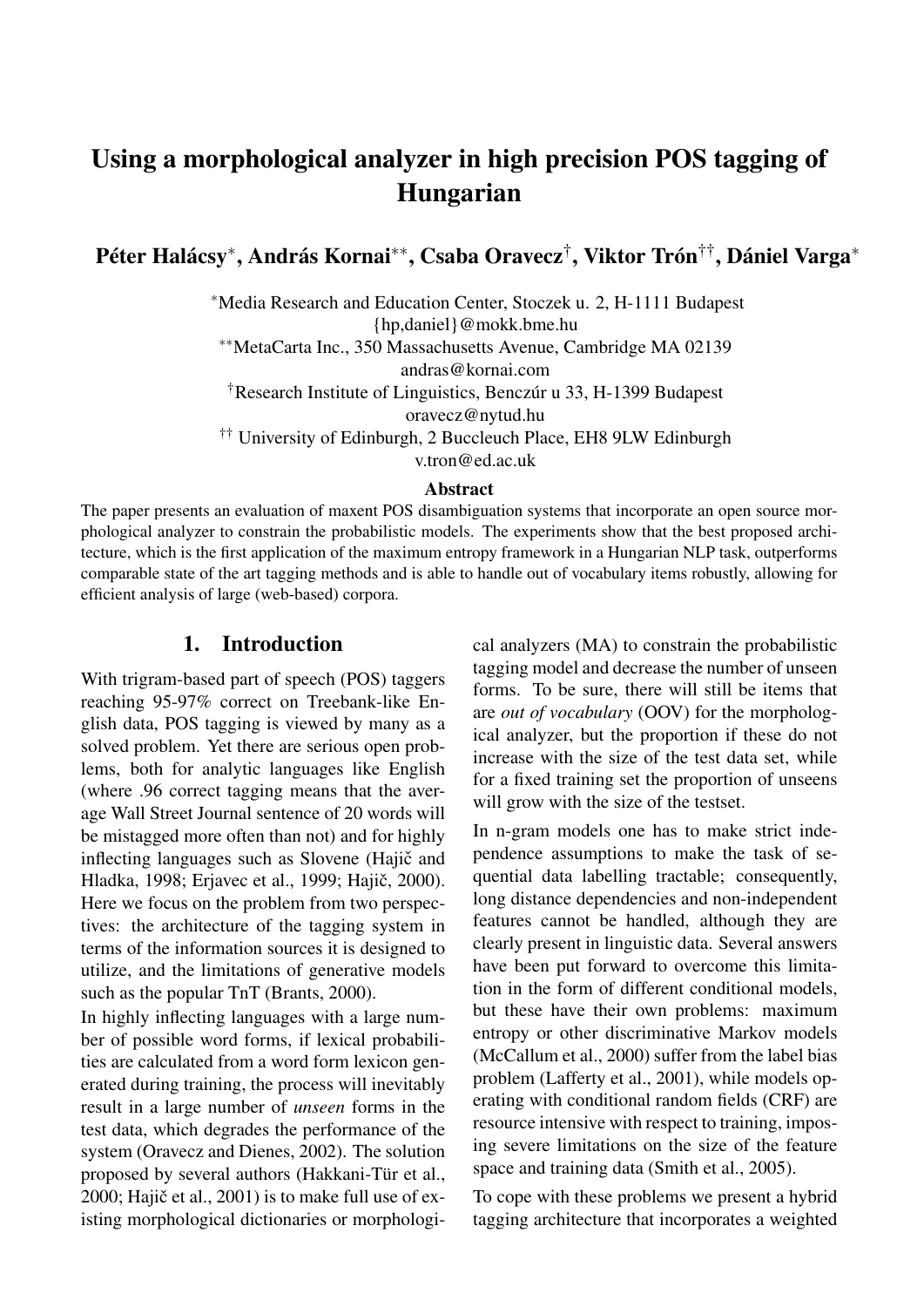morphological analyzer (WMA) in the maximum entropy framework. The output of the WMA module is pruned by the Viterbi algorithm which operates on a trigram model built during training over possible tag sequences. For Hungarian, the system outperforms all previous taggers, and it offers several advantages over comparable state of the art tagging methods: its critical components are based on open source software (including the morphological analyzer) so it is modifiable and adjustable, it leaves ample room for fine tuning the features it utilizes, and it is robust with respect to OOV items. This last property is especially relevant for the efficient analysis of large (web-based) corpora (Halácsy et al., 2004; Kornai et al., 2006).

The paper is structured as follows. In Section 2. we discuss the difficulty of the labeling task and the baseline use of the MA. Section 3. describes the tagging models based on the maximum entropy framework, and Section 4. presents the result of the evaluation of the methods in several testing scenarios. Section 5. summarizes our conclusions and suggestions for further work.

### 2. The baseline

The difficulty of morphological disambiguation is generally estimated based on the ratio of ambiguous tokens in the corpus, or on the average number of alternative analyses per token offered by a morphological lexicon. These measures can be significantly distorted by frequent ambiguous tokens: if the lexicon offers alternative analyses, the token is counted as ambiguous irrespective of the probability of the alternatives, even when the selection of the right tag is not problematic for a simple maximum likelihood (ML) estimate.

Thus the difficulty of the task is better measured by the average information required for disambiguating a token. If word *w* is assigned the label  $T_i$  with probability  $P(T_i|w)$  (estimated as  $C(T_i, w) / C(w)$  from a labelled corpus) then the label entropy for a word can be calculated as  $H(w) = -\sum_i P(T_i|w) \log P(T_i)$ |*w*). The difficulty of the labelling task as a whole is the word frequency weighted average of these:  $H =$  $\sum_{w} P(w)H(w)$ . For the 1 million word manually annotated Szeged Corpus (Csendes et al., 2004), which we use for test in the experiments, *H* is 0.1

bits/per word which is considerably lower than the 0.5 bits/word value that would result from taking all alternative analyses equiprobable.

The central problem is that the ratio of unseen items (tokens not seen during the training of the model) has very significant influence on the performance of a disambiguation system. This is more visible with smaller training sets: in general, if the training corpus has *N* tokens and the test corpus is a constant fraction of this, say *N*/10, from Herdan's law we expect the proportion of new words to be  $cN^{q-1}$ , where both q, the reciprocal of the Zipf constant (Kornai, 1999), and *c* are independent of *N*. Figure 1 shows the excellent fit between the predicted and the observed values on the Szeged Corpus. But if the test/train ratio is not kept constant because the training corpus is limited (manual tagging is expensive), the number of tokens that are not seen during training can grow very large.



Figure 1: Ratio of unseen and OOV forms as a function of corpus size

As Oravecz and Dienes (2002) already pointed out, due to very productive morphology, in the same amount of training data (270k words), the ratio of unseen word tokens could be considerably larger in Hungarian (17.1%) than in English (4.5%). To cope with this data sparseness problem three alternative strategies can be followed: (A) increase the size of the training corpus, (B) apply smoothing methods, or (C) use a suitable guesser such as a morphological analyzer to handle unseen words. This last solution is standard, but systems differ greatly in how they utilize the information provided by the MA.

In the following sections we discuss several tagging models that incorporate the same open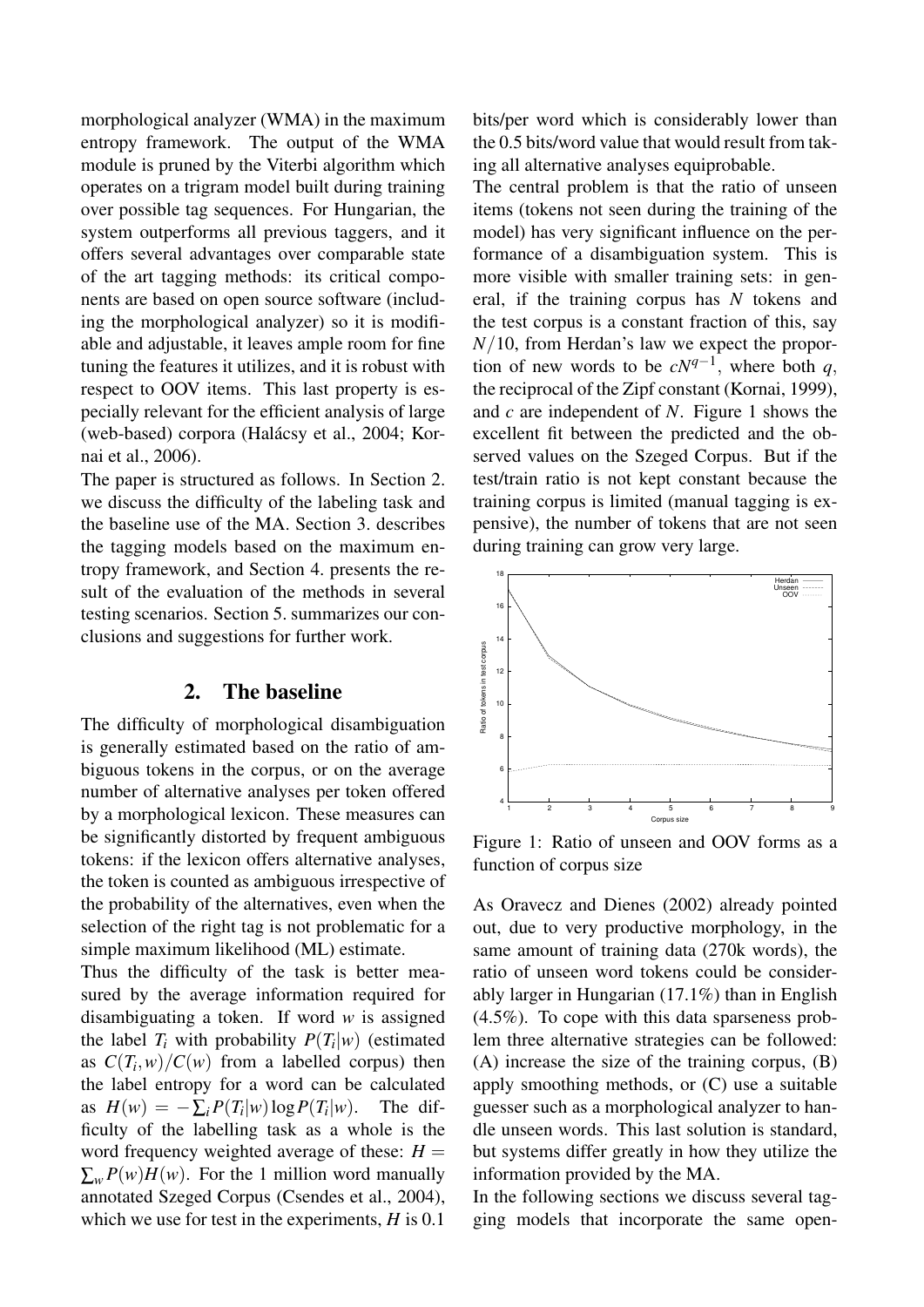source MA called hunmorph (Trón et al., 2005), keeping the dictionary (Trón et al., 2006) constant. Our baseline model BMA follows a simple method for using the information from the MA:

- (i) If word *w* is found in the training corpus, BMA will assign the tag for which  $T =$  $\argmax_{T} P(T_i|w)$ , otherwise
- (ii) if *w* is known to the MA and gets only one analysis from it, then BMA assigns this tag
- (iii) if  $w$  is known to the MA but gets multiple analyses, then BMA chooses the one most frequent in the training corpus
- (iv) all other tokens are labelled as NOUN.

Since this model ignores contextual information it is not surprising that it will not perform nearly as well as a standard HMM based tagger such as TnT (Brants, 2000), or the combined trigram Markov-model WMA+T3 that we shall describe in the following section. Figure 2 illustrates the learning curve of these three models. Clearly, using MA noticeably improves performance, but without contextual information it is far from the ideal solution (evaluation details are discussed in Section 4.). On the other hand, as training corpus size grows and the ratio of unseen items decreases, the benefits of the information from the MA over the TnT model that uses only a lexicon built from the training corpus become less significant. The main difference between TnT and the WMA+T3 model is that the latter gets the output of the MA for the unseen but not OOV tokens. Obviously, disambiguation errors are most frequent for tokens that are missing from the training corpus and are at the same time OOV (for the MA). The ratio of these tokens is roughly 2% in the Szeged Corpus. For fixed input text the number of OOV items can be reduced arbitrarily by enhancing the base form lexicon of the MA. For specialized corpora this might be a workable alternative, but as a general solution for large corpora the tagging architecture must be equipped with some module that handles OOVs efficiently without manual extension of the lexicon.

### 3. Maximum entropy based models

Maximum entropy modelling is frequently used in morphosyntactic disambiguation tasks since



Figure 2: Performance of models as a function of corpus size

Ratnaparkhi (1996). For our experiments we rely on the OpenNLP ME library package (Baldridge et al., 2001). To create the model we consider sentences as series of words  $w_1, \ldots, w_n$ , for which a corresponding tag sequence  $t_1, \ldots, t_n$  is attributed during training. The ME model defines a joint distribution over possible  $t_i$  tags and the actual context *c<sup>i</sup>* ,

$$
p(t_i, c_i) = \pi \prod_{j=1}^k \alpha_j^{f_j(t_i, c_i)}
$$
 (1)

where  $\pi$  is a constant normalisation factor,  $\{\alpha_1, ..., \alpha_k\}$  are the model parameters and  ${f_1,...,f_k}$  are binary features used in the model. In the disambiguation model (referred to as MA+ME) for the experiments we utilize the following features:

- 1. the word form in lower case
- 2. the ambiguity class constructed from the output of the MA for the token
- 3. the presence of a non-alphabetic characters
- 4. upper case initial or fully upper case token
- 5. the last 2,3,4 characters for tokens longer than 5 characters
- 6. the lower case form of the preceding token for not sentence initial tokens
- 7. the lower case form of the following token for not sentence final tokens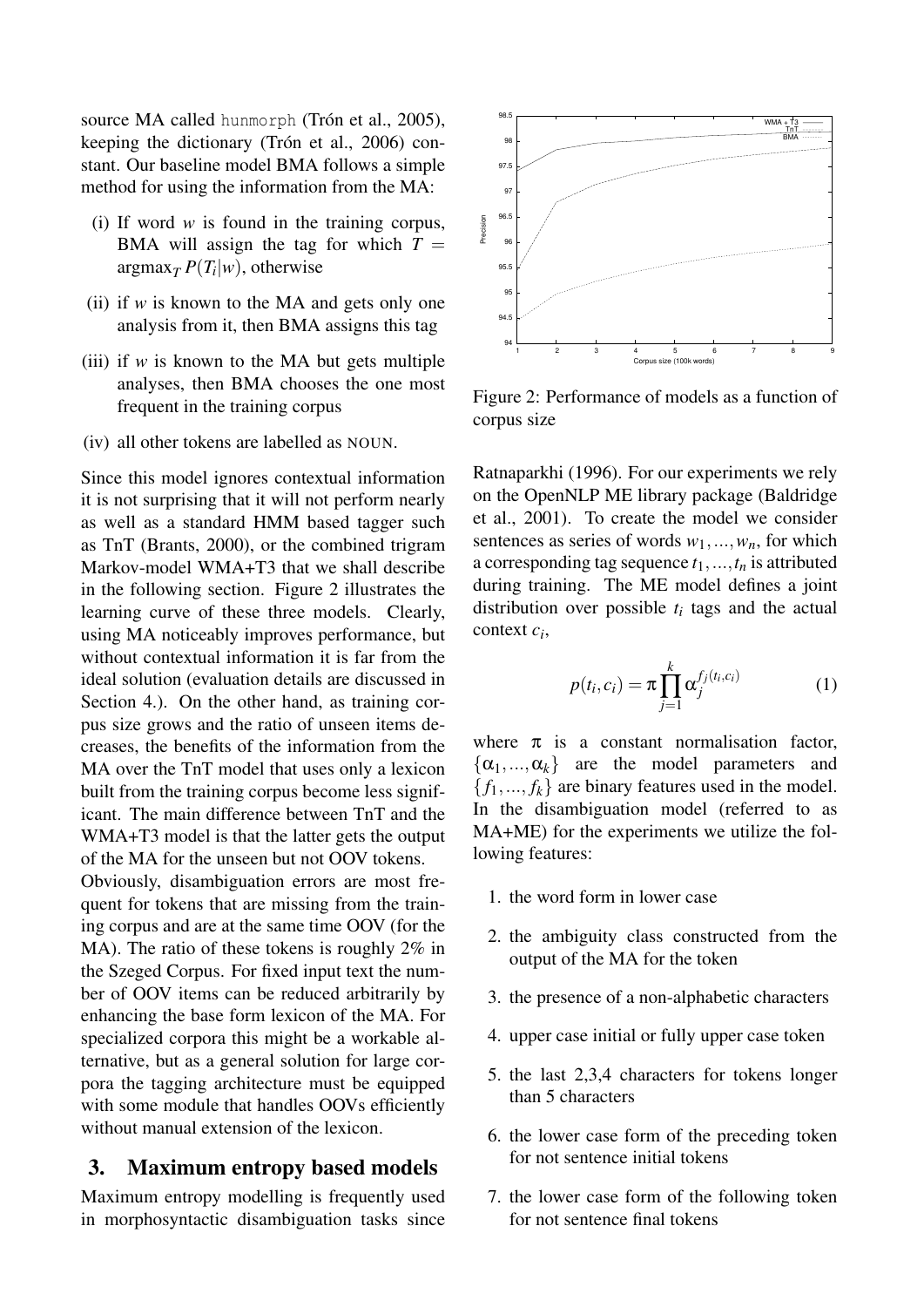It is not straightforward to convert the analyses from the MA to features. The best results are obtained when the set of analyses for a token is converted into an ambiguity class and this class is used as one feature in the ME model. Features derived from the word form and its last few characters serve the purpose of handling the OOV items: if the token is unseen and OOV the model can rely only on the features provided by the word ending and the neighbouring words.

In the tagging process a context-specific tag distribution is calculated based on the joint distribution determined by the maxent model. For all words  $w_i$  and for all possible tags  $t_i$  the following is calculated:

$$
P(t_i = T_k | c_i) = \frac{p(t_i = T_k, c_i)}{\sum_{t \in T} p(t_i = T_k, c_i)}
$$
(2)

The maxent model thus does not make a final selection from the possible tags, only outputs a probability value for each. Although it receives as feature the ambiguity class of the item from the MA, the maxent model assigns positive probability to each tag found in the training corpus. Our MA+ME model then makes the disambiguation decision according to 2 criteria:

- 1. If the word is known to the MA then from the set of analyses proposed by the MA the model selects the one that is most probable according to the maxent model. (This subsumes (ii-iii) of the BMA strategy.)
- 2. If the word is OOV then the maxent model makes the selection.

In terms of possible tag sequences this model backs off to local information just as the preliminary BMA model did: when labelling an item it ignores the tags of neighbouring tokens, in contrast to the HMM based TnT. To overcome this limitation we introduced a hybrid architecture, in which a trigram language model over the tags is combined with the maxent model. Using the maxent model, a weighted morphological analyzer (WMA) is constructed which assigns a probability value to all of its output analyses thus:

1. If the word form is present in the training corpus, tag probabilities are calculated with maximum likelihood estimates just as in the basic models, otherwise

- 2. If the word form is known to the MA then only the analyses proposed by the MA are allowed as possible output, and their probabilities, as given by the maxent model, are normalized to sum to 1, otherwise
- 3. For OOVs the 3 most probable tags proposed by the maxent model are considered with probability values normalized to sum to 1.

The WMA thus assigns a set of possible tags to each input token with a corresponding probability value. For the most probable tag sequence over the possible tags we calculate:

$$
\underset{t_1,\ldots,t_n}{\operatorname{argmax}} P(t_1,\ldots,t_n|w_1,\ldots,w_n) = (3)
$$
\n
$$
\underset{t_1,\ldots,t_n}{\operatorname{argmax}} P(w_1,\ldots,w_n|t_1,\ldots,t_n) P(t_1,\ldots,t_n)
$$

After standard independence assumptions, the first member of the product is derived from the output of the WMA while the second member is computed on the basis of a trigram language model built on tag sequences from the training corpus. We use the SRILM toolkit (Stolcke, 2002) to build the model and calculate the most probable tag sequence with the Viterbi algorithm. In this model (WMA+T3) the maxent component does not contain features of neighbouring forms to maintain independence among the individual modules. The resulting architecture is very similar in spirit to that proposed by Oravecz and Dienes (2002) although the specific components are different.

Finally, using the above components it is possible to define an architecture similar to Maximum Entropy Markov Models. Here the MA+ME is trained using three additional features, the tag of the preceding/following/actual tokens. During tagging, possible states are the set of analyses the MA allows for known tokens, and all analyses for OOVs, while emission probabilities are estimated by the MA+ME model. In the first pass TnT is run with default settings over the data sequence, and in the second pass the ME receives as features the TnT label of the preceding/following token as well as for the one under scan. This combined 2Pass system incorporates the benefits of all the submodules and achieves the best accuracy.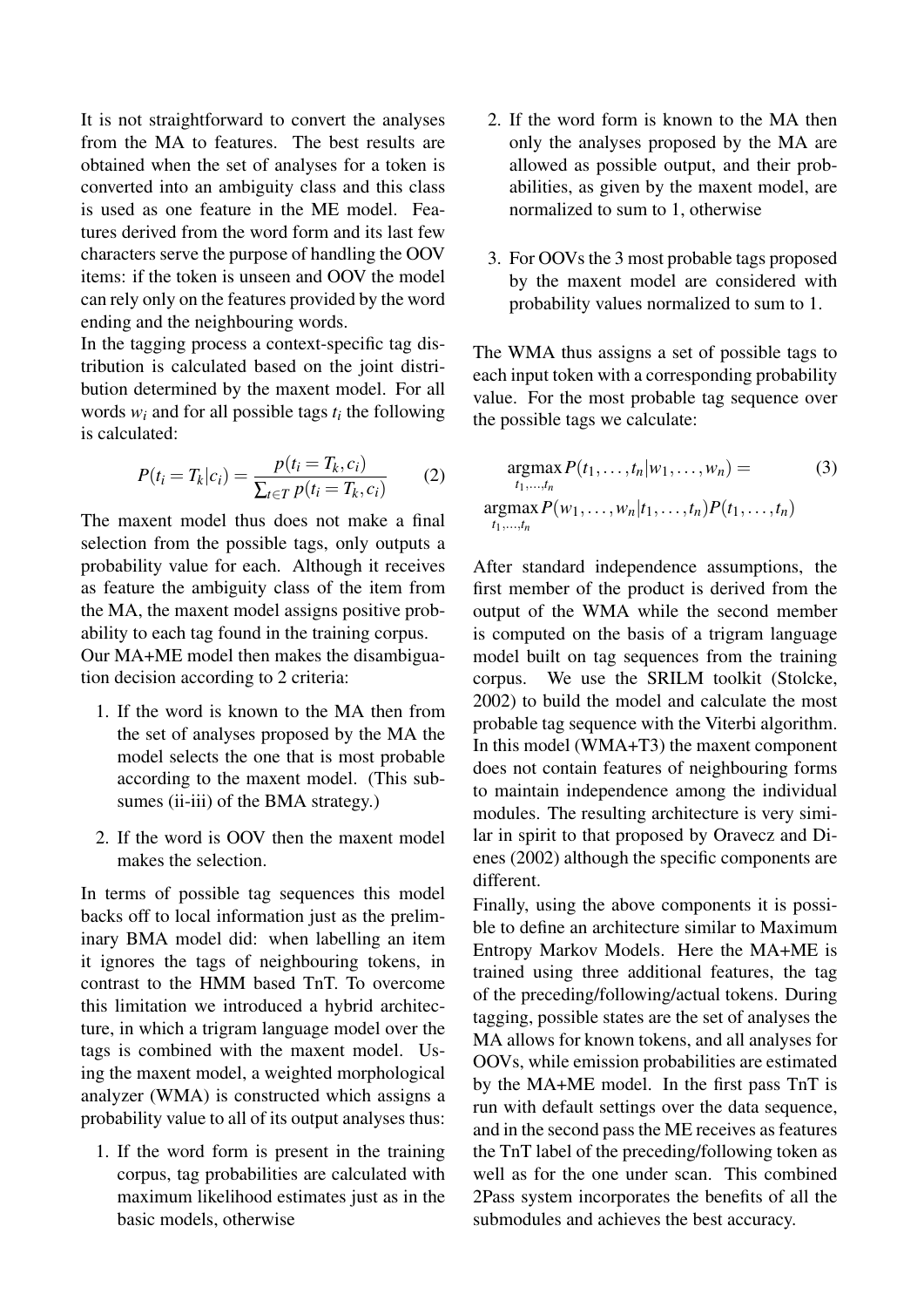## 4. Evaluation

We evaluated the different models by tenfold cross-validation on the Szeged Corpus with separate tests on its five specialized subcorpora as well as on the whole corpus. Results are summarized in Table 1 on the last page. Note that the brute force unigram baseline model, where all tokens that are present in the training corpus are assigned the most frequent tag from their ambiguity class, while unseen tokens receive the overall most frequent tag (singular nominative noun), performs remarkably well: this is due to the relatively large training corpus which results in a lower number of unseen items ( $\approx 10\%$ , compared to the 17.1% reported in Oravecz and Dienes (2002) who used a training corpus three times smaller).

As Table 1 makes clear, models such as WMA+T3 or 2Pass that have information on the tag sequence perform significantly better than models such as MA+ME that use only local information. The best combined model, 2Pass, outperforms all rule-based systems we know of that have been developed for Hungarian (Kuba et al., 2005; Horváth et al., 1999) under similar testing conditions and is more robust, though only slightly better, than the stochastic architecture of Oravecz and Dienes (2002). A clear advantage of our system over the others is its ability to robustly handle OOV items, making the processing of large heterogeneous corpora particularly efficient.

## 5. Conclusion and further work

In Hungarian, as in other highly inflecting languages, it is important to preserve detailed morphological information in the POS tags in order to provide useful clues for higher level processing tasks. This leads to a significantly larger tagset than is common in English (744 tags here as opposed to the 36 standardly used in Treebank work), but does not degrade tagging performance, although it makes the training process computationally expensive.

In this paper we compared the performance of several POS tagging architectures developed for Hungarian. We have shown that stochastic components can be effectively combined with a symbolic morphological analyzer, and we have demonstrated that our best system reaches a performance level, 98.17%, that is comparable to state of the art English taggers. The resulting open source software system is remarkably robust in the face of OOV items, thereby allowing for efficient analysis of large heterogeneous (web-based) corpora.

Our future plans include a complete system that is entirely permissive in its license, without the current restrictions of TnT and SRILM. This system, currently in alpha, already achieves results comparable to those reported here.

## 6. References

- Jason Baldridge, Thomas Morton, and Gann Bierner. 2001. The OpenNLP maximum entropy package. *http://maxent.sourceforge.net*.
- Thorsten Brants. 2000. TnT a statistical partof-speech tagger. In *Proceedings of the Sixth Applied Natural Language Processing Conference (ANLP-2000)*, Seattle, WA.
- Dóra Csendes, Jánós Csirik, and Tibor Gyimóthy. 2004. The Szeged Corpus: A POS tagged and syntactically annotated Hungarian natural language corpus. In Karel Pala Petr Sojka, Ivan Kopecek, editor, *Text, Speech and Dialogue: 7th International Conference, TSD*, pages 41–47.
- Tomaž Erjavec, Sašo Džeroski, and Jakub Zavrel. 1999. Morphosyntactic tagging of Slovene: Evaluating pos taggers and tagsets. Technical Report 8018, Dept. of Intelligent Systems, Jožef Stefan Institute, Ljubljana.
- Jan Hajič, Pavel Krbec, Karel Oliva, Pavel Květoň, and Vladimír Petkevič. 2001. Serial combination of rules and statistics: A case study in Czech tagging. In *Proceedings of the 39th Association of Computational Linguistics Conference*, pages 260–267, Toulouse, France.
- Jan Hajič. 2000. Morphological tagging: Data vs. Dictionaries. In *Proceedings of ANLP-NAACL Conference*, pages 94–101, Seattle, Washington, USA.
- Jan Hajič and Barbora Hladka. 1998. Tagging inflective languages: prediction of morphological categories for a rich structured tagset. In *Proceedings of the 36th annual meeting of the ACL – COLING*, Montreal, Canada.
- Dilek Z. Hakkani-Tür, Kemal Oflazer, and